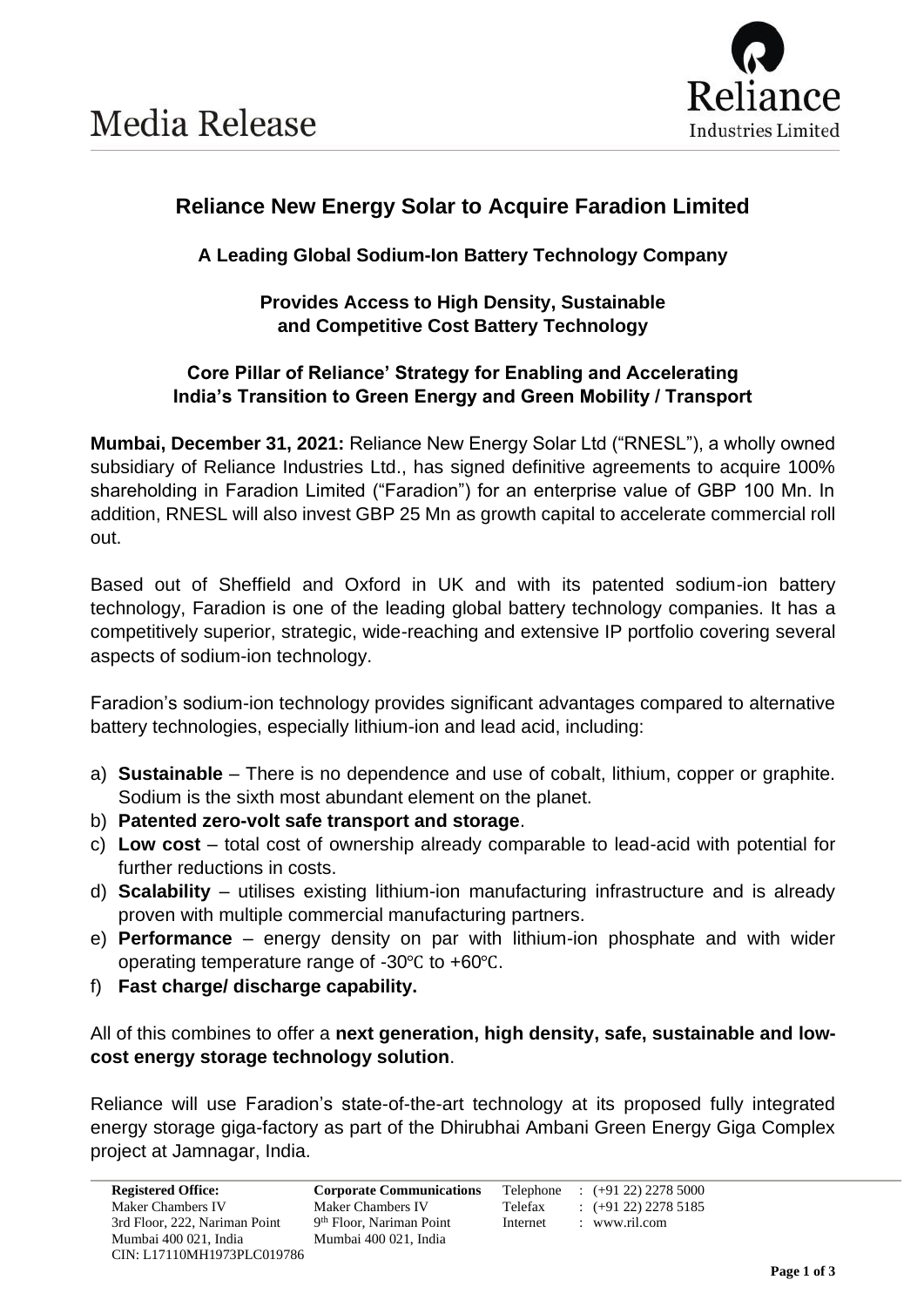

Speaking about the acquisition, **Mr. Mukesh Ambani, Chairman of Reliance Industries,** said, "We welcome Faradion and its experienced team to Reliance family. This will further strengthen and build upon our ambition to create one of the most advanced and integrated New Energy ecosystem and put India at the forefront of leading battery technologies. The sodium-ion technology developed by Faradion provides a globally leading energy storage and battery solution which is safe, sustainable, provides high energy density and is significantly cost competitive. In addition, it has wide use applications from mobility to grid scale storage and back-up power."

"Most importantly, it utilizes sodium, which will secure India's energy storage requirements for its large renewable energy and fast-growing EV charging market. We will work with Faradion management and accelerate its plans to commercialise the technology through building integrated and end-to-end giga scale manufacturing in India. We believe this will be one of our many steps that will also enable, accelerate, and secure large scale energy storage requirements for our Indian partners developing and transforming India's EV mobility and transport sector."

**Mr. James Quinn, CEO of Faradion,** also commented, "Faradion has been one of the first to champion sodium-ion battery technology. Reliance is the perfect partner for supporting Faradion's growth in the rapidly expanding Indian market and to jointly speed up the transformation of the global energy market. Becoming part of the Reliance group validates the incredible work our team has done in advancing sodium-ion technology. Together with Reliance, Faradion can bring British innovation to India and globally, as the world increasingly looks beyond lithium. We look forward to being part of India's Net Zero mission."

**Dr. Chris Wright, Chairman and Co-Founder Faradion,** said, "Dr Jerry Barker, Ashwin Kumaraswamy and I founded Faradion in 2010 to develop sodium-ion technology and bring it to market, with funds from Mercia Asset Management. This deal with Reliance firmly establishes Faradion's sodium-ion batteries as an integral part of the global value chain for cheaper, cleaner, more sustainable energy for decades to come."

Linklaters LLP acted as the legal advisor and Ernst and Young as the accounting and tax advisor to Reliance on this transaction.

#### **About Reliance Industries Limited:**

Reliance is India's largest private sector company, with a consolidated turnover of INR 539,238 crore (\$73.8 billion), cash profit of INR 79,828 crore (\$10.9 billion), and net profit of INR 53,739 crore (\$7.4 billion) for the year ended March 31, 2021. Reliance's activities span hydrocarbon exploration and production, petroleum refining and marketing, petrochemicals, retail and digital services.

**Registered Office: Corporate Communications** Telephone : (+91 22) 2278 5000 9<sup>th</sup> Floor, Nariman Point Internet : www.ril.com